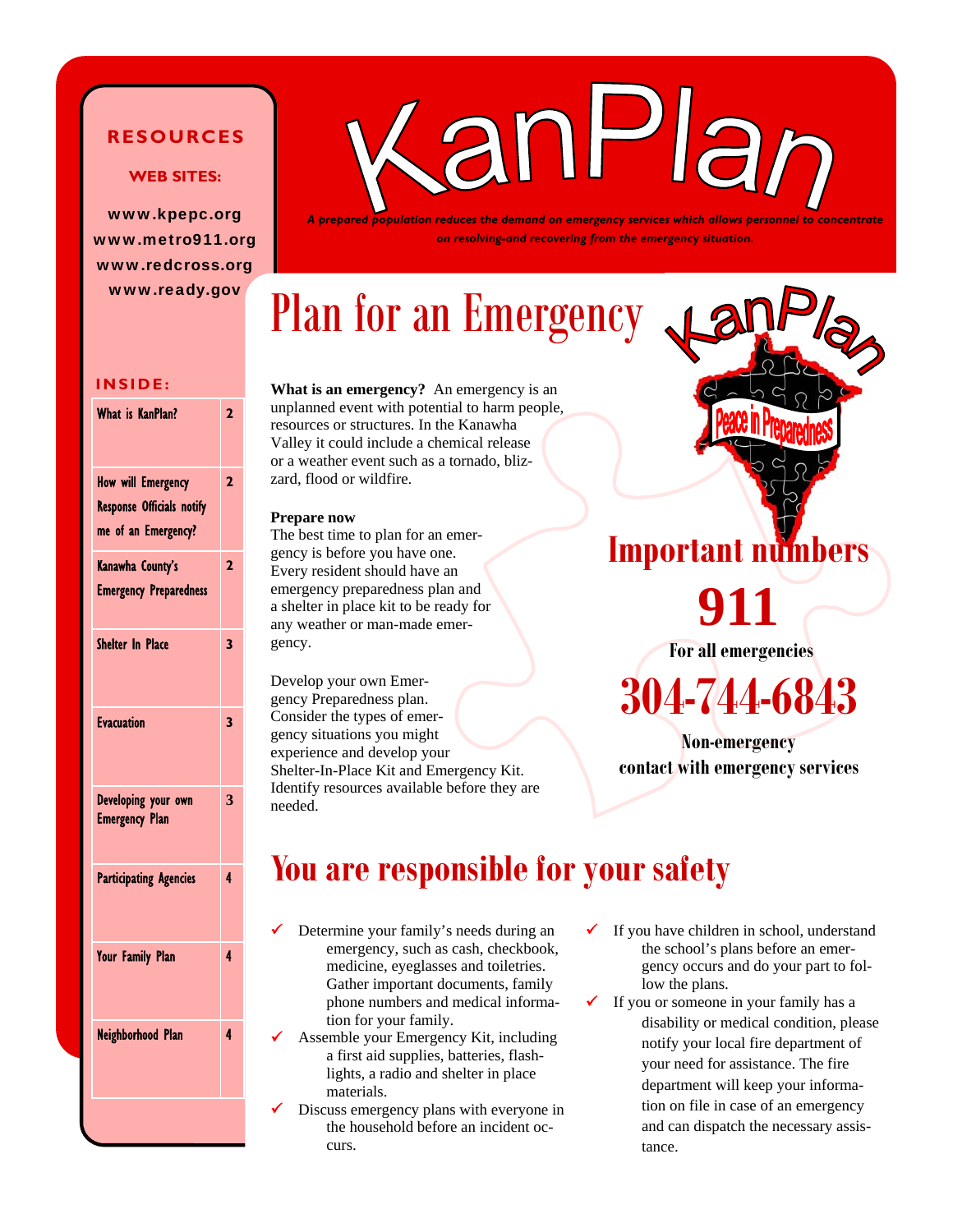## What is the KanPlan?

### KanPlan

A coordinated public education program to provide Kanawha County Citizens with emergency preparedness information and support. Sharing our preparedness information and tools with you to enable our communities, businesses, and families to develop their own Emergency Preparedness Plans.

*A prepared population is a vital piece of preparedness allowing emergency personnel to concentrate on resolving and recovering from any emergency situation.* 

### **How will emergency response officials notify me of an emergency?**

**KC911**- Emergency officials may use the telephone ring-down system to share information by telephone. It is important to stay off your telephone during an emergency.

**Non-emergency number for Metro 911 - 304-744-6843** - Do not call 911 if you are seeking information regarding an emergency. It ties up the phone lines and takes staff attention away from responding to the emergency. .

**Emergency Broadcast System - Tune in to a local television or radio stations - Officials** may use local radio and television stations to make announcements.

**If you live in a community where you can hear the emergency sirens, make sure you pay attention to the sirens.** 

## **Kanawha County's Emergency Preparedness**

**A coordinated effort comprised of: school plans, business plans, senior center plans. Resources for more information are available:** 

**Kanawha Putnam Emergency Planning Council <sup>8</sup> Department of Homeland Security (304) 414-3600 (304) 588-5380 American Red Cross 2.2 Decision and AARP AARP (304) 340-3650 1-866-227-7458**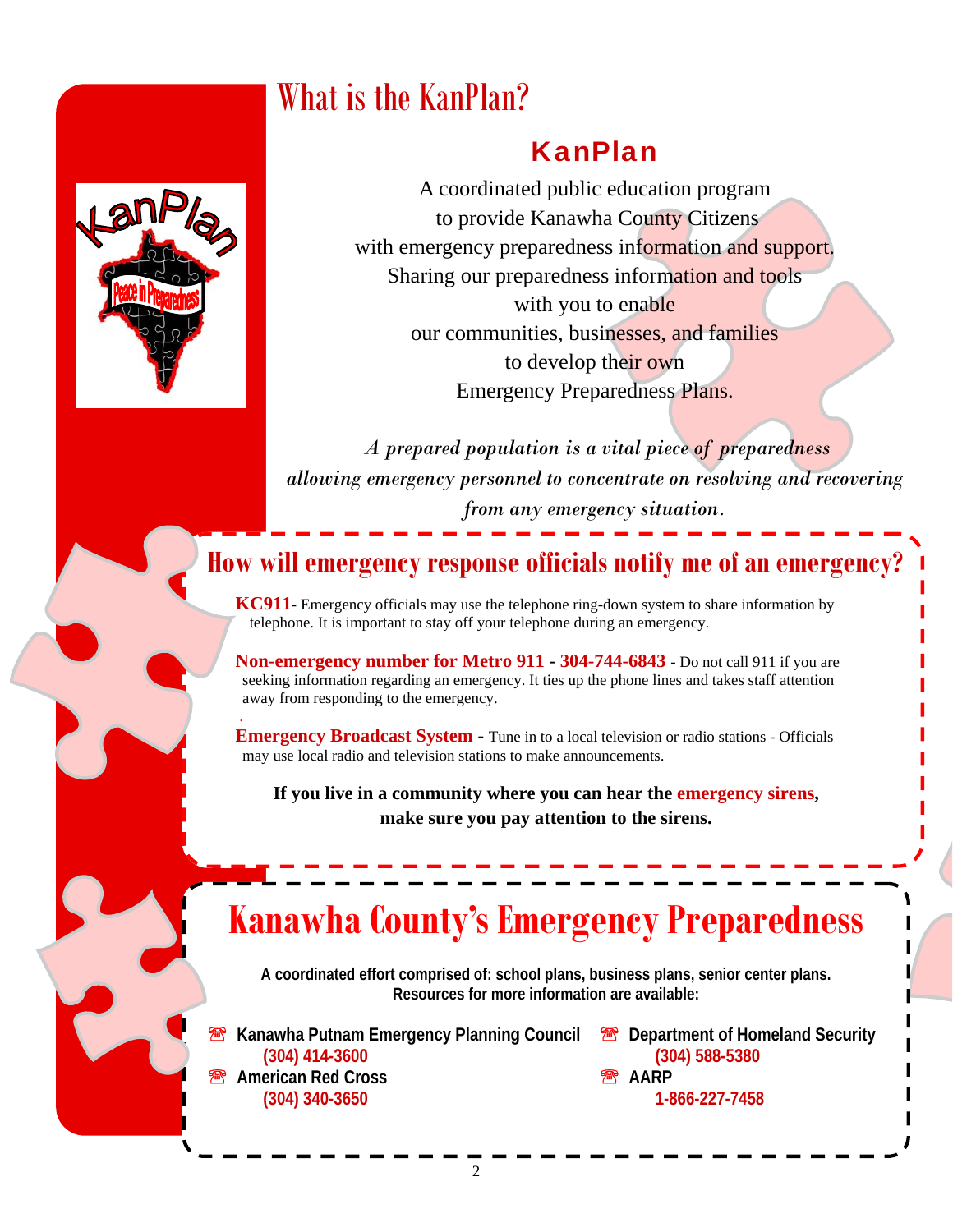# **Shelter In Place**

Many residents in the Kanawha Valley should be ready to shelter in place for a chemical emergency.

- $\boxtimes$  If a shelter in place is called, go inside and stay inside with your family and your pets.
- $\boxtimes$  Turn off ventilation fans, heating and air conditioning units.
- $\boxtimes$  Deploy your shelter in place materials. Stay inside until the all clear is given on the radio or through the KC911 system.

You can find detailed information on the contents, preparation and proper use of shelter-in-place materials on the

KPEPC web site or the National Institute of Chemical Studies web site:

www.kpepc.org www.nicsinfo.org

If you don't have access to web sites at home, visit your local library to use a computer.

#### **Evacuation An evacuation will be ordered only if**  R **the community is**   $\bullet$ **threatened and there is time to evacuate safely and in an orderly manner.**   $\bullet$  $\bullet$

 $\bullet$ 

Local officials, through radio and television broadcasts, will specify which areas of the community must evacuate. In many cases, sheltering-in-place is more effective and will keep you safer than hitting the road.

If you are notified to prepare to evacuate, listen to local radio or television stations for instructions. Gather your clothing and medication needed for a short stay away from home. Do not leave your home unless you are instructed to evacuate.

### **Make your Emergency Plan and Develop an Emergency Supply Kit**

Determine family needs during an emergency, such as cash, checkbook, medicine, eyeglasses and toiletries. Gather important documents, family phone numbers and medical information for you and your family members.

- Gather emergency supplies and keep them refreshed, including a first aid kit, batteries, flashlights, radio, food and drinking water for all those in your household. Make sure you have prescription medications, eyeglasses and medical equipment available.
- Discuss emergency plans with everyone in the household before an incident occurs.

## **Shelter-In-Place Kit**

**s**upplies include: Plastic sheeting Duct tape Television or radio, batteries. Telephone Water and supplies for several hours.

> *If you have children in school, allow the school to implement its emergency plan. Understand those plans before an emergency occurs.*